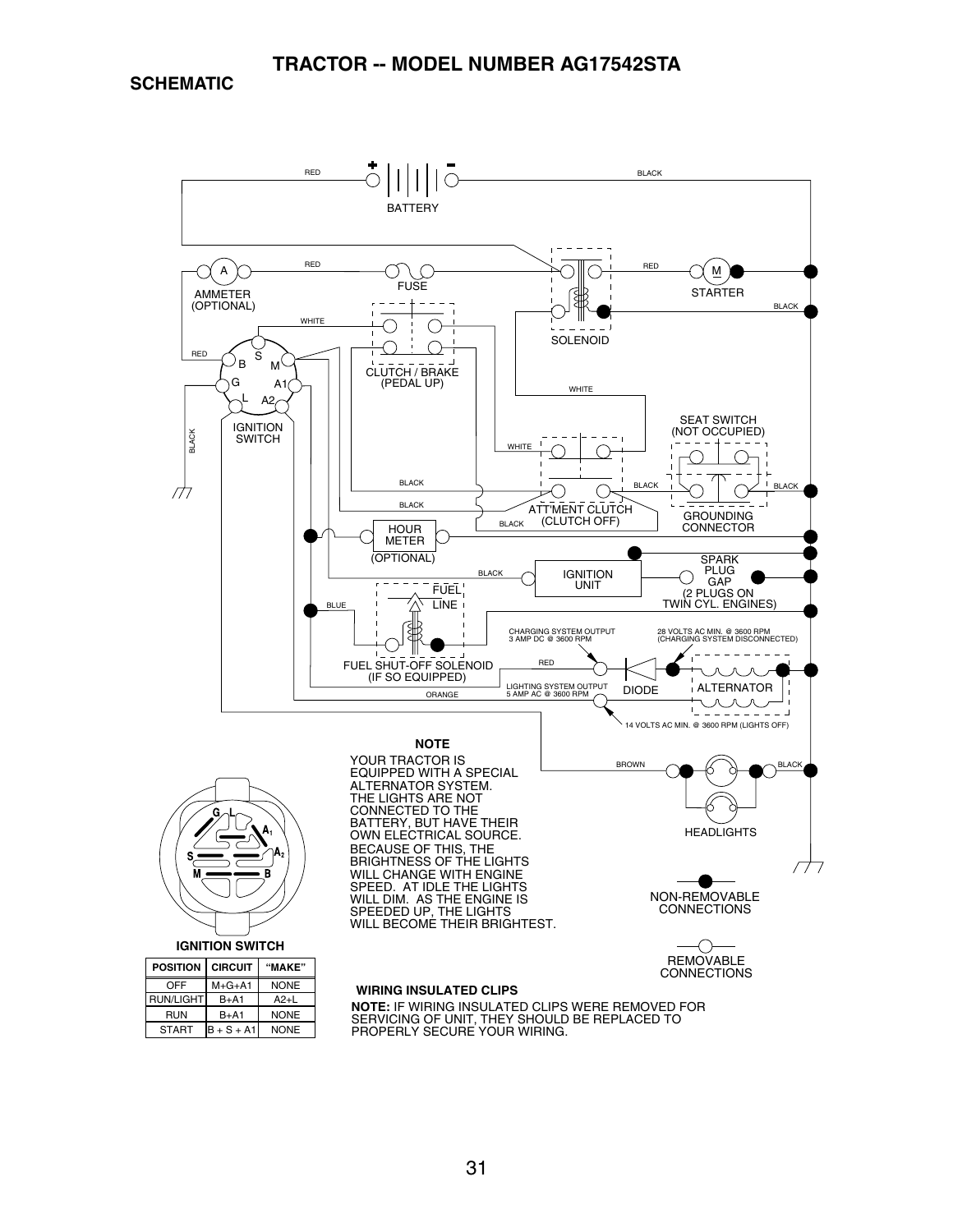# **REPAIR PARTS**

# **TRACTOR -- MODEL NUMBER AG17542STA**

**ELECTRICAL**

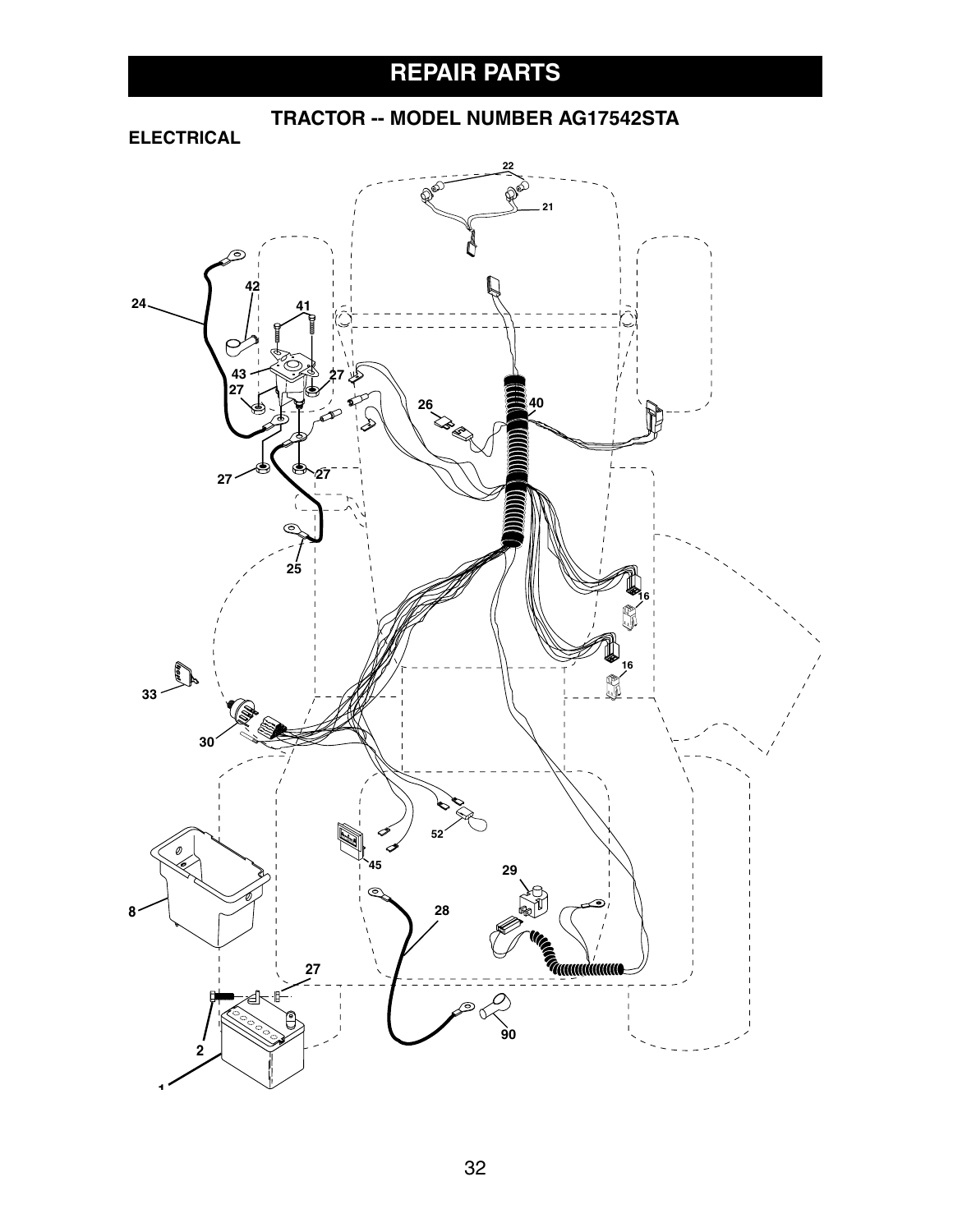**ELECTRICAL**

| NO. | <b>KEY PART</b><br>NO. | <b>DESCRIPTION</b>                 |
|-----|------------------------|------------------------------------|
| 1   | 163465                 | Battery 12 Volt 25 Amp             |
| 2   | 74760412               | Bolt Hex Hd 1/4-20 unc x 3/4       |
| 8   | 176689                 | <b>Box Battery</b>                 |
| 16  | 176138                 | Switch Interlock Push - In         |
| 21  | 183759                 | Harness Asm Light W/4152J          |
| 22  | 4152J                  | Bulb Light #1156                   |
| 24  | 4799J                  | Cable Battery 6 Ga. 11"red         |
| 25  | 146147                 | Cable Battery 6 Ga. w/16 wire, red |
| 26  | 175158                 | Fuse 20 AMP                        |
| 27  | 73510400               | Nut Keps Hex 1/4-20 unc            |
| 28  | 4207J                  | Cable Ground 6 Ga. 12" black       |
| 29  | 121305X                | Switch Plunger Nc Gray             |
| 30  | 175566                 | Switch Ign                         |
| 33  | 140401                 | Key Ign                            |
| 40  | 179720                 | Harness Ign                        |
| 41  | 71110408               | Bolt Blk Fin Hex 1/4-20 x 1/2      |
| 42  | 131563                 | Cover Terminal Red                 |
| 43  | 178861                 | Solenoid                           |
| 45  | 121433X                | Ammeter                            |
| 52  | 141940                 | Protection Wire Loop               |
| 90  | 180449                 | Cover Terminal                     |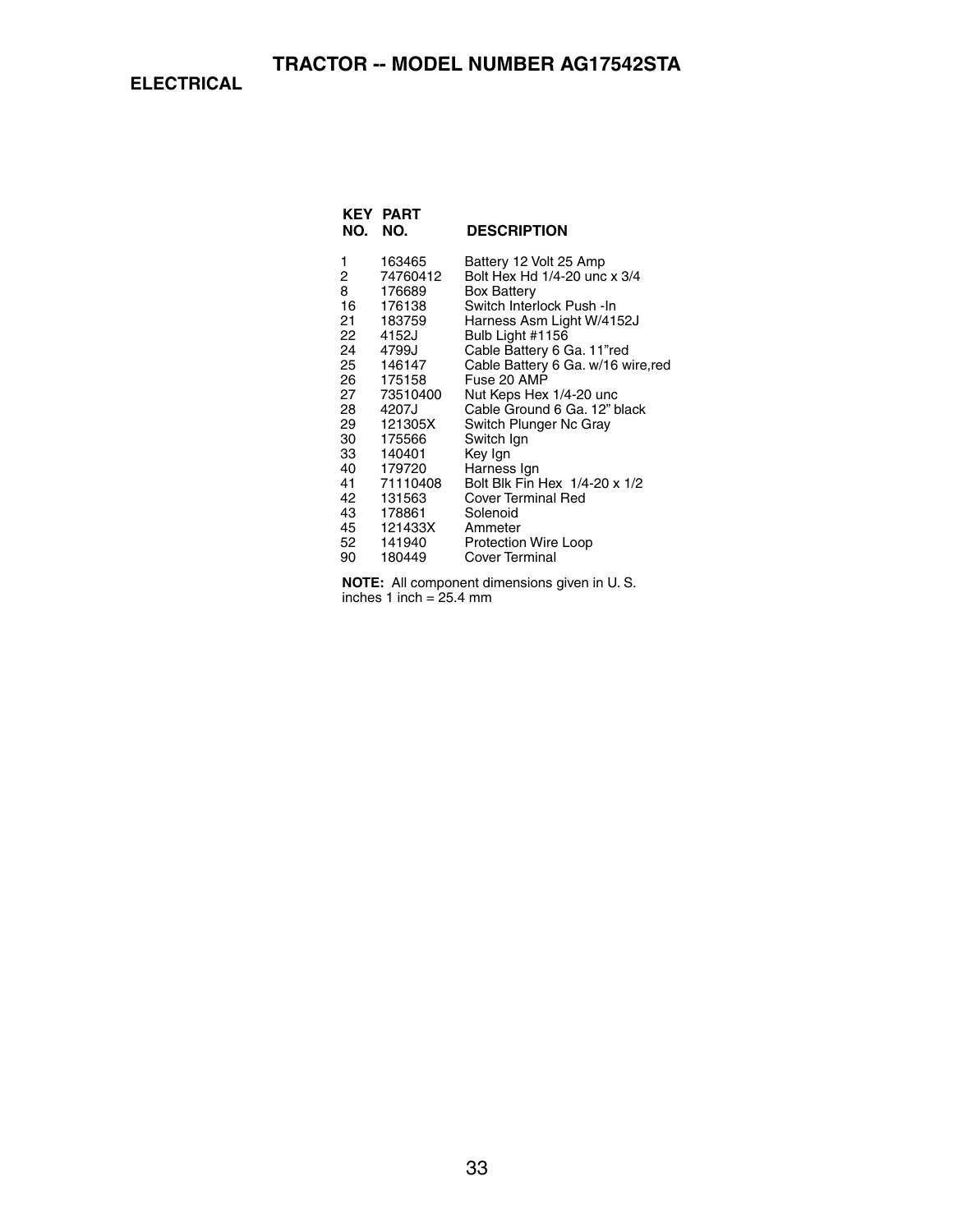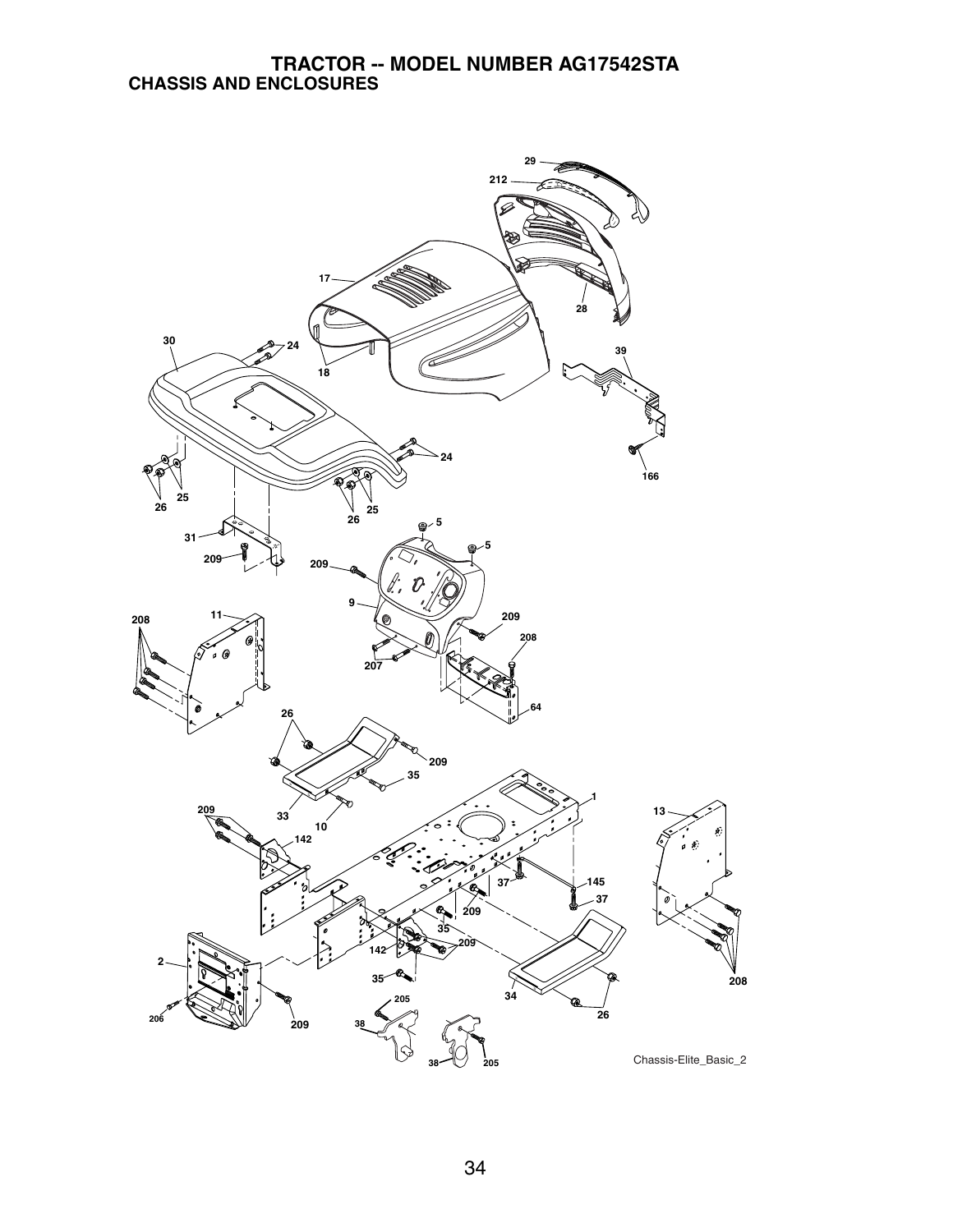### **TRACTOR -- MODEL NUMBER AG17542STA CHASSIS AND ENCLOSURES**

| NO. | <b>KEY PART</b><br>NO. | <b>DESCRIPTION</b>                  |
|-----|------------------------|-------------------------------------|
| 1   | 174619                 | Chassis                             |
| 2   | 176554                 | Drawbar                             |
| 5   | 155272                 | Bumper Hood/Dash                    |
| 9   | 187846X012 Dash        |                                     |
| 10  | 72140608               | Bolt Carriage 3/8-16 x 1            |
| 11  | 174996                 | Panel Dash Lh                       |
| 13  |                        | 179174X010 Panel Dash Rh            |
| 17  | 183394X428 Hood        |                                     |
| 18  | 126938X                | <b>Bumper Hood</b>                  |
| 24  | 74780616               | Bolt Fin Hex 3/8-16 x 1 Gr. 5       |
| 25  | 19131312               | Washer 13/32 x 13/16 x 12 Ga.       |
| 26  | 73800600               | Nut Lock Hex W/Ins 3/8-16 unc       |
| 28  | 183826                 | Grille                              |
| 29  | 183824X599 Lens        |                                     |
| 30  |                        | 169468X428 Fender Footrest STLT Pnt |
| 31  | 136619                 | <b>Bracket Support Fender</b>       |
| 33  |                        | 179716X505 Footrest Pnt Lh          |
| 34  |                        | 179717X505 Footrest Pnt Rh          |
| 35  | 72110606               | Bolt Rdhd Sht Sqnk 3/8-16 x 3/4     |
| 37  | 17490508               | Screw Thdrol 6/16-18 x 1/2 TYT      |
| 38  | 175710                 | Bracket Asm. Pivot Mower Rear       |
| 39  | 174714                 | <b>Bracket Pivot</b>                |
| 64  | 154798                 | Dash Lower STLT                     |
| 142 | 175702                 | <b>Plate Reinforcement STLT</b>     |
| 145 | 156524                 | Rod Pivot Chassis/Hood              |
| 166 | 171875                 | Screw HWHD Hi-Lo #13-16 x 5/8       |
| 205 | 17490608               | Screw Thdrol 3/8-16 x 1-1/4         |
| 206 | 170165                 | Bolt Shoulder 5/16-18               |
| 207 | 17670508               | Screw Thdrol 5/16-18 x 1/2          |
| 208 | 17670608               | Screw Thdrol 3/8-16 x 1/2           |
| 209 | 17000612               | Screw Hex Wsh Thdr, 3/8-16 x 3/4    |
| 212 | 183823                 | Insert Lens Reflect                 |
| - - | 5479J                  | Plug Btn Blk .359                   |
| . . | 187801                 | Plug Dome                           |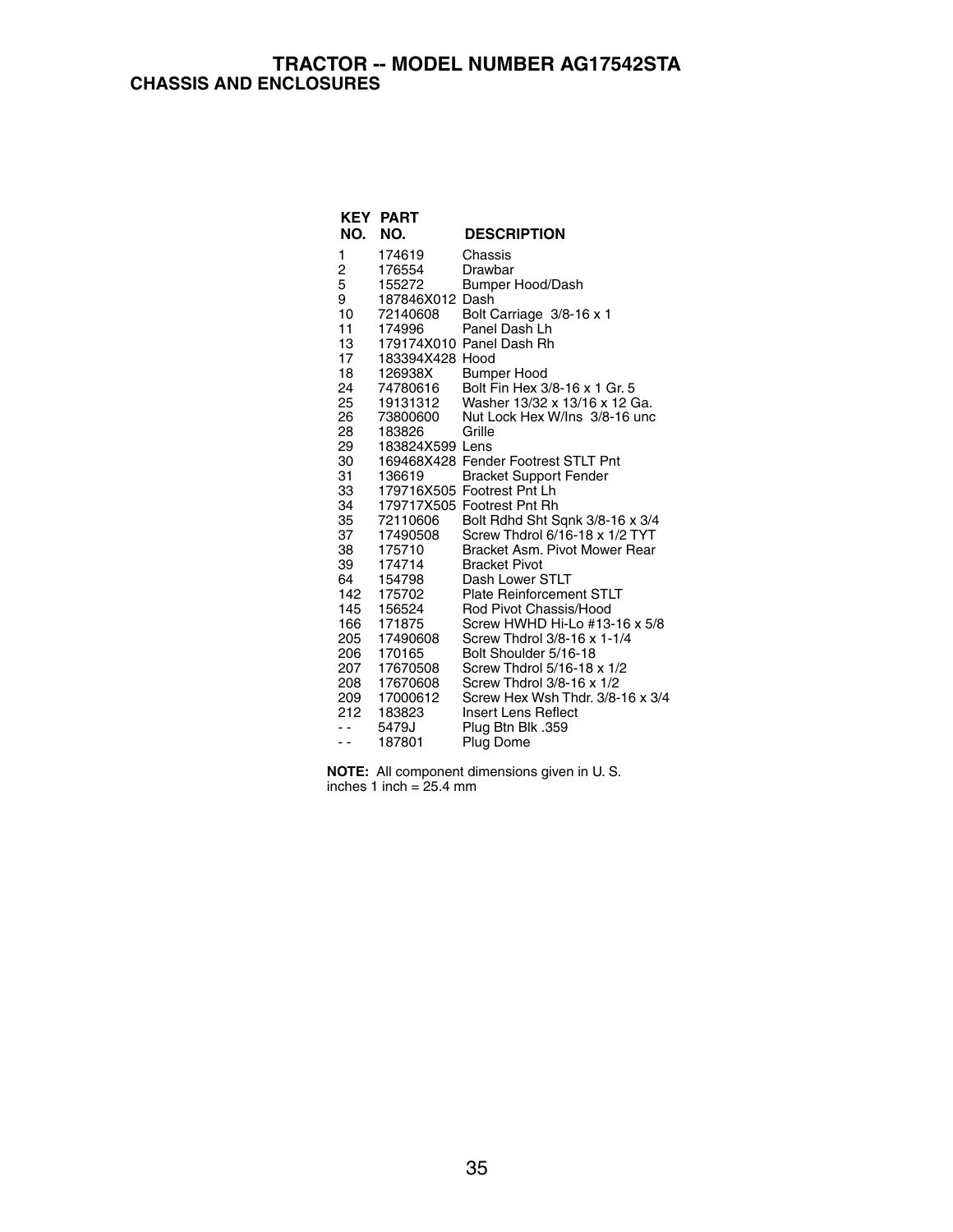### **TRACTOR -- MODEL NUMBER AG17542STA GROUND DRIVE**

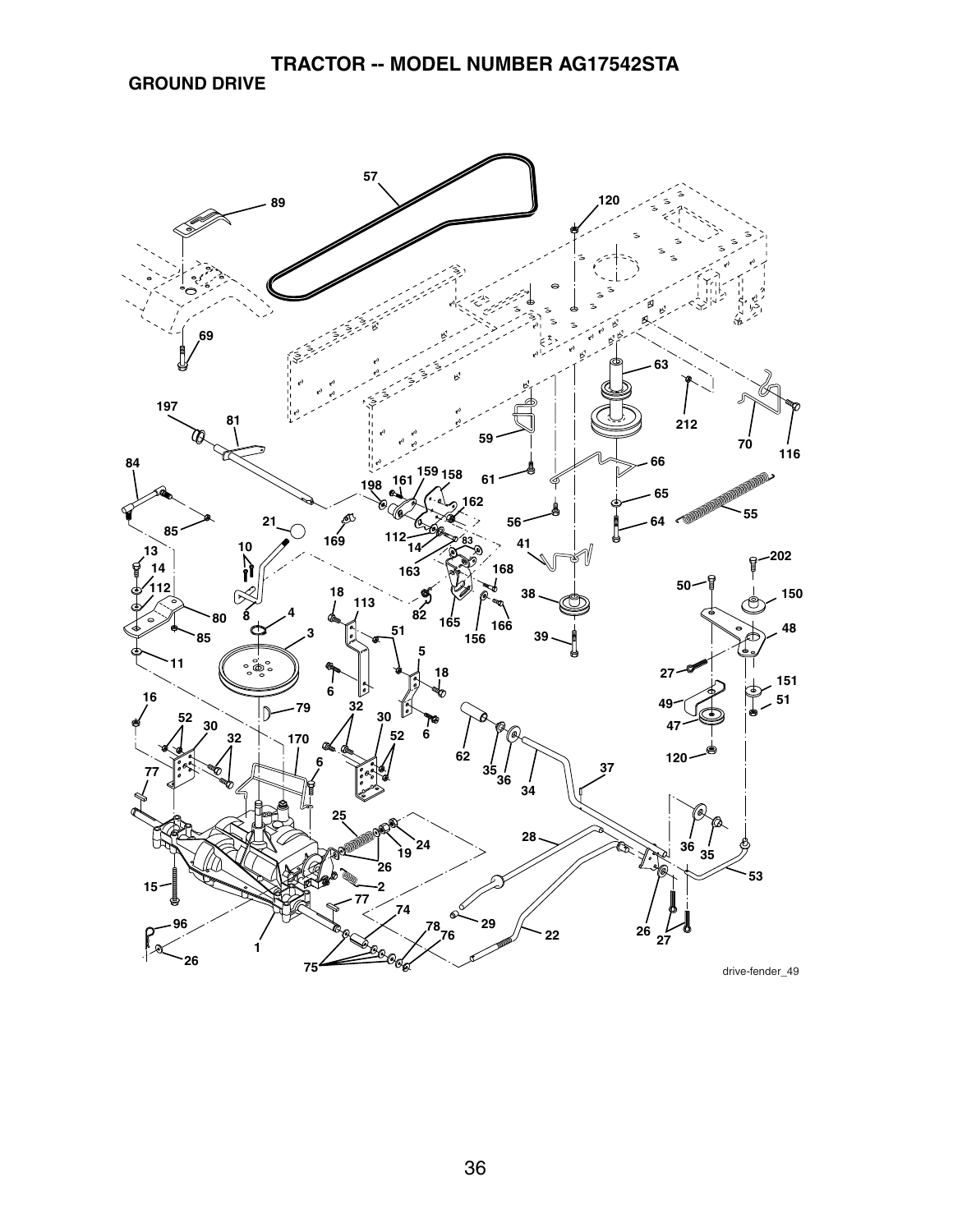### **GROUND DRIVE**

### **TRACTOR -- MODEL NUMBER AG17542STA**

#### **KEY PART DESCRIPTION** 1 - - - - - - Transaxle Peerless (206-545C) (Order parts from transaxle manufacturer)<br>2 146682 2 146682 Spring Return Brake T/a Zinc<br>3 123666X Pullev Transaxle 18" tires 3 123666X Pulley Transaxle 18" tires 4 12000028 Ring Retainer # 5100-62 5 121520X Strap Torque 30 Degrees 17000512 Screw 5/16-18 X 3/4<br>165619 Rod Shift Fender Ad 8 165619 Rod Shift Fender Adjust Lt<br>10 76020416 Pin Cotter 1/8 X 1 Cad 10 76020416 Pin Cotter 1/8 X 1 Cad 105701X Washer Plate Shf 388 Sq Hole<br>74550412 Bolt 1/4-28 Unf Gr. 8 W/Patch 13 74550412 Bolt 1/4-28 Unf Gr. 8 W/Patch<br>14 10040400 Washer Lock Hvy Helical 14 10040400 Washer Lock Hvy Helical<br>15 74490544 Bolt Hex FLGHD 5/16-18 15 74490544 Bolt Hex FLGHD 5/16-18 Gr. 5<br>16 73800500 Nut Lock Hex w/ins 5/16-18 16 73800500 Nut Lock Hex w/ins 5/16-18 18 74780616 Bolt, Fin Hex 3/8-16 unc x 1 Gr. 5<br>19 73800600 Nut Lock 3/8-16 Unc 19 73800600 Nut Lock 3/8-16 Unc 21 106933X<br>22 130804 22 130804 Rod Brake Blk Zinc 26 840<br>24 73350600 Nut Hex Jam 3/8-16 unc 24 73350600 Nut Hex Jam 3/8-16 unc<br>25 106888X Spring Rod Brake 2 00 Z 25 106888X Spring Rod Brake 2 00 Zinc<br>26 19131316 Washer 13/32 x 13/16 x 16 0 26 19131316 Washer 13/32 x 13/16 x 16 Ga.<br>27 76020412 Pin Cotter 1/8 x 3/4 Cad 76020412 Pin Cotter 1/8 x 3/4 Cad<br>175765 Rod Brake Parking LT/Y 28 175765 Rod Brake Parking LT/YT<br>29 71673 Cap Brake Parking 29 71673 Cap Brake Parking 30 174973 Bracket Mtg Transaxle 32 74760512 Bolt Hex Hd 5/16-18 unc x 3/4 34 175578 Shaft Asm Pedal Foot<br>35 120183X Bearing Nylon Blk 629 35 120183X Bearing Nylon Blk 629 Id 36 19211616 Washer 21/32 x 1 x 16 Ga.<br>37 1572H Pin Roll 3/16 X 1" 37 1572H Pin Roll 3/16 X 1" 38 179114 Pulley Composite Flat<br>39 72110622 Bolt RDHD 3/8-16 unc 39 72110622 Bolt RDHD 3/8-16 unc x 2-3/4 Gr. 5 41 175556 Keeper Belt Flat Idler<br>47 127783 Pullev Idler V Groove 47 127783 Pulley Idler V Groove Plastic<br>48 154407 Bellcrank Asm 48 154407 Bellcrank Asm<br>49 123205X Retainer Belt S 49 123205X Retainer Belt Style Spring 72110612 Bolt Carr. Sh. 3/8-16 x 1-1/2 Gr. 5<br>73680600 Nut Crownlock 3/8-16 unc 51 73680600 Nut Crownlock 3/8-16 unc 52 73680500 Nut Crownlock 5/16-18 unc 53 105710X Link Clutch 55 105709X Spring Return Clutch 6 75<br>56 17060620 Screw 3/8-16 x 1-1/4 56 17060620 Screw 3/8-16 x 1-1/4 57 130801 V-Belt Ground Drive 95 25 59 169691 Keeper Belt Span Ctr<br>61 17120614 Screw 3/8-16 x .875 Screw 3/8-16 x .875

| <b>KEY</b> | <b>PART</b> |                                                                 |
|------------|-------------|-----------------------------------------------------------------|
| NO.        | NO.         | <b>DESCRIPTION</b>                                              |
| 62         | 8883R       | Cover Pedal Blk Round                                           |
| 63         | 175410      | <b>Engine Pulley</b>                                            |
| 64         | 173937      | <b>Bolt Hex</b>                                                 |
| 65         | 10040700    | Washer Lock Hvy Hicl Spr 7/16                                   |
| 66         | 154778      | Keeper Belt Engine Foolproof                                    |
| 69         | 142432      | Screw Hex wsh HiLo 1/4 x 1/2 unc                                |
| 70         | 134683      | Guide Belt Mower Drive RH                                       |
| 74         | 137057      | Spacer Axle                                                     |
| 75         | 121749X     | Washer 25/32 x 1 1/4 x 16 Ga.                                   |
| 76         | 12000001    | E-ring #5133-75                                                 |
| 77         | 123583X     | Key Square 2 0 x 1845/1865                                      |
| 78         | 121748X     | Washer 25/32 x 1-5/8 x 16 Ga.                                   |
| 79         | 2228M       | Key Woodruff #9 3/16 x 3/4                                      |
| 80         | 131486      | Arm Shift                                                       |
| 81         | 165594      | Shaft Asm Cross Tapered PMST/20                                 |
| 82         | 123782X     | Spring Torsion T/a                                              |
| 83         | 19171216    | Washer 17/32 x 3/4 x 16 Ga.                                     |
| 84         | 166228      | Link Transaxle PMST/18" Zinc                                    |
| 85<br>89   | 150360      | Nut Lock Center 1/4 - 28 FNTHD<br>169372X428 Console Shift STLT |
| 96         | 4497H       | Retainer Spring 1"                                              |
| 112        | 19091210    | Washer 9/32 x 3/4 x 10 Ga.                                      |
| 113        | 127285X     | Strap Torque LT                                                 |
| 116        | 72140608    | Bolt Rdhd Sq Neck 3/8-16 x 1                                    |
| 120        | 73900600    | Nut Lock Flg. 3/8-16 unc                                        |
| 150        | 175456      | Spacer Retainer                                                 |
| 151        | 19133210    | Washer 13/32 x 2 x 10                                           |
| 156        | 166002      | Washer Srrted 5/16ID x 1.125                                    |
| 158        | 165589      | <b>Bracket Shift Mount</b>                                      |
| 159        | 183900      | Hub Tapered Flange Shift Lt                                     |
| 161        | 72140406    | Bolt Rdhd Sqnk 1/4-20 x 3/4                                     |
| 162        | 73680400    | Nut Crownlock 1/4-20 unc                                        |
| 163        | 74780416    | Bolt Hex Fin 1/4-20 unc x 1 Gr. 5                               |
| 165        | 165623      | <b>Bracket Pivot Lever</b>                                      |
| 166        | 17490510    | Screw 5/16-18 x 5/8                                             |
| 168        | 165492      | Bolt Shoulder 5/16-18 x .561                                    |
| 169        | 165580      | <b>Plate Fastening</b>                                          |
| 170        | 187414      | Keeper Belt Transaxle Gear                                      |
| 197        | 169613      | Nyliner Snap-In                                                 |
| 198        | 169593      | <b>Washer Nyliner</b>                                           |
| 202        | 72110614    | Bolt RdHd 3/8-16 unc x 1-3/4 Gr. 5                              |
| 212        | 145212      | Nut Hexflange Lock                                              |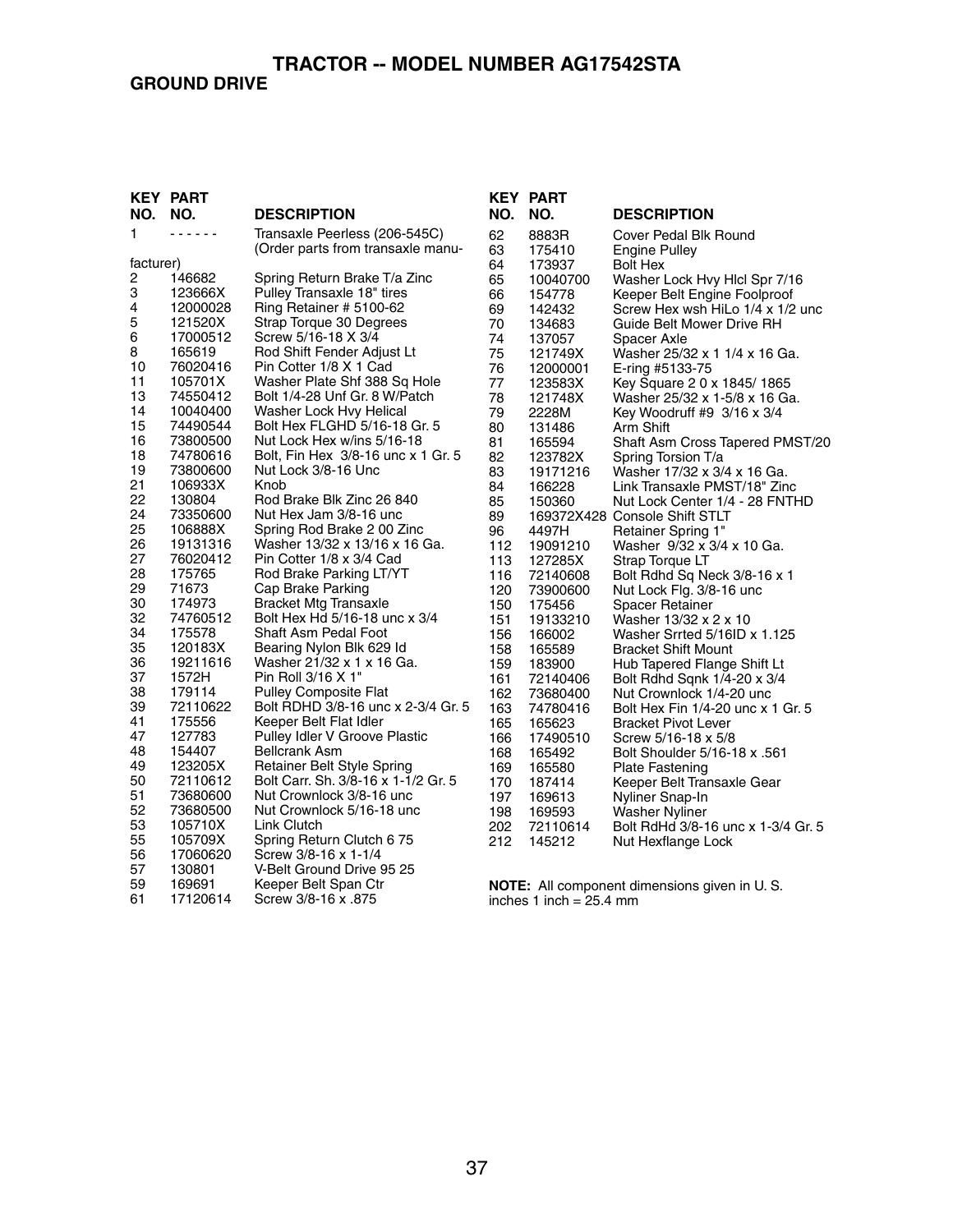**STEERING**

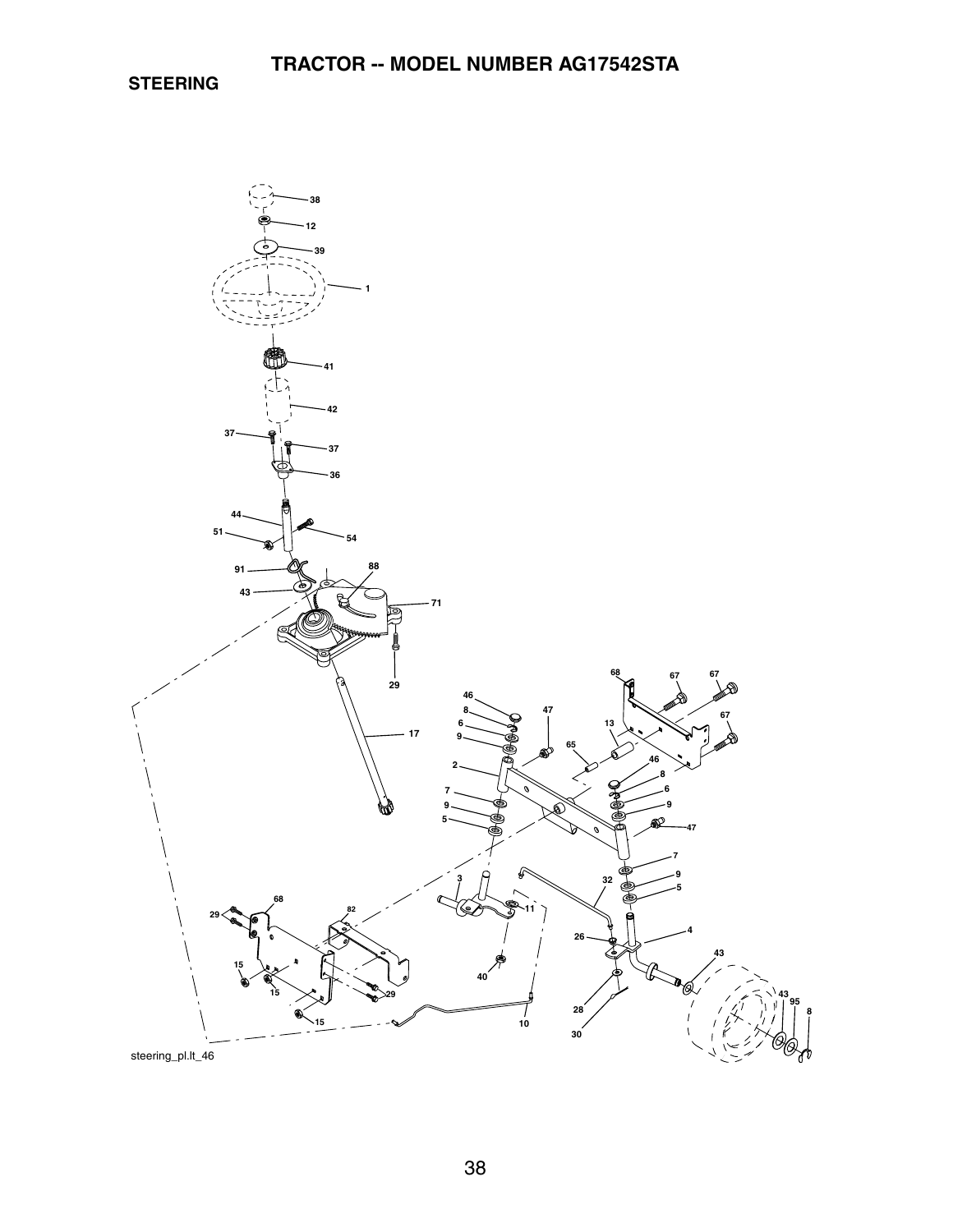|                | <b>KEY PART</b>      |                                                   |
|----------------|----------------------|---------------------------------------------------|
| NO.            | NO.                  | <b>DESCRIPTION</b>                                |
| 1              |                      | 140044X428 Wheel Steering Auto Black              |
| $\overline{c}$ | 175131               | Axle Asm Front                                    |
| 3              | 169840               | Spindle Asm Lh                                    |
| 4              | 169839               | Spindle Asm Rh                                    |
| 5              | 6266H                | Bearing Race Thrust Harden                        |
| 6              | 121748X              | Washer 25/32 x 1 5/8 x 16 Ga.                     |
| 7              | 19272016             | Washer 27/32 x 1 1/4 x 16 Ga.                     |
| 8              | 12000029             | Ring Klip #t5304-75                               |
| 9              | 3366R                | Bearing Col Strg Blk                              |
| 10             | 175121               | Link Drag Extended                                |
| 11             | 10040600             | Lockwasher                                        |
| 12             | 73940800             | Nut Hex Jam Toplock 1/2-20 unf                    |
| 13             | 136518               | Spacer Bearing Axle Front                         |
| 15             | 145212               | Hex Flange Lock                                   |
| 17             | 180641               | Shaft Asm Strg                                    |
| 26             | 126847X              | Bushing Rod Tie Blk Lt                            |
| 28             | 19131416             | Washer 13/32 x 7/8 x 16 Ga.<br>Screw 3/8-16 x 3/4 |
| 29<br>30       | 17000612<br>76020412 | Pin                                               |
| 32             | 130465               | Rod Tie Wire Form 19 75 Mech                      |
| 36             | 155099               | Bushing Strg 5/8 Id Dash                          |
| 37             | 152927               | Screw TT #10-32 x 5 x 3/8 Flange                  |
| 38             |                      | 140045X428 Insert Cap Strg                        |
| 39             | 19183812             | Washer 9/16 ID x 2-3/8 OD 12 Gr.                  |
| 40             | 73540600             | Nut Crownlock                                     |
| 41             | 186737               | 760. Adaptor Wheel Strg                           |
| 42             |                      | 145054X428 Boot Dash Steering                     |
| 43             | 121749X              | Washer 25/32 x 1 1/4 x 16 Ga.                     |
| 44             | 180640               | <b>Extension Steering</b>                         |
| 46             | 121232X              | Cap Spindle Fr Top Blk                            |
| 47             | 183226               | <b>Fitting Grease</b>                             |
| 51             | 73540400             | Nut Crownlock 1/4-28                              |
| 54             | 71130420             | Bolt Hex 1/4-28 unf x 1-1/4 Gr. 8                 |
| 65             | 160367               | Spacer Brace Axle                                 |
| 67             | 72110618             | Bolt Rdhd Sq 3/8-16 unc x 2-1/4                   |
| 68             | 169827               | Brace Axle                                        |
| 71             | 175146               | Steering Asm                                      |
| 82             | 169835               | <b>Bracket Susp Chassis Front</b>                 |
| 88             | 175118               | Bolt Shoulder 7/16-20                             |
| 91             | 175553               | <b>Clip Steering</b>                              |
| 95             | 188967               | Washer Hardened                                   |

| <b>NOTE:</b> All component dimensions given in U.S. inches |
|------------------------------------------------------------|
| 1 inch = $25.4 \text{ mm}$                                 |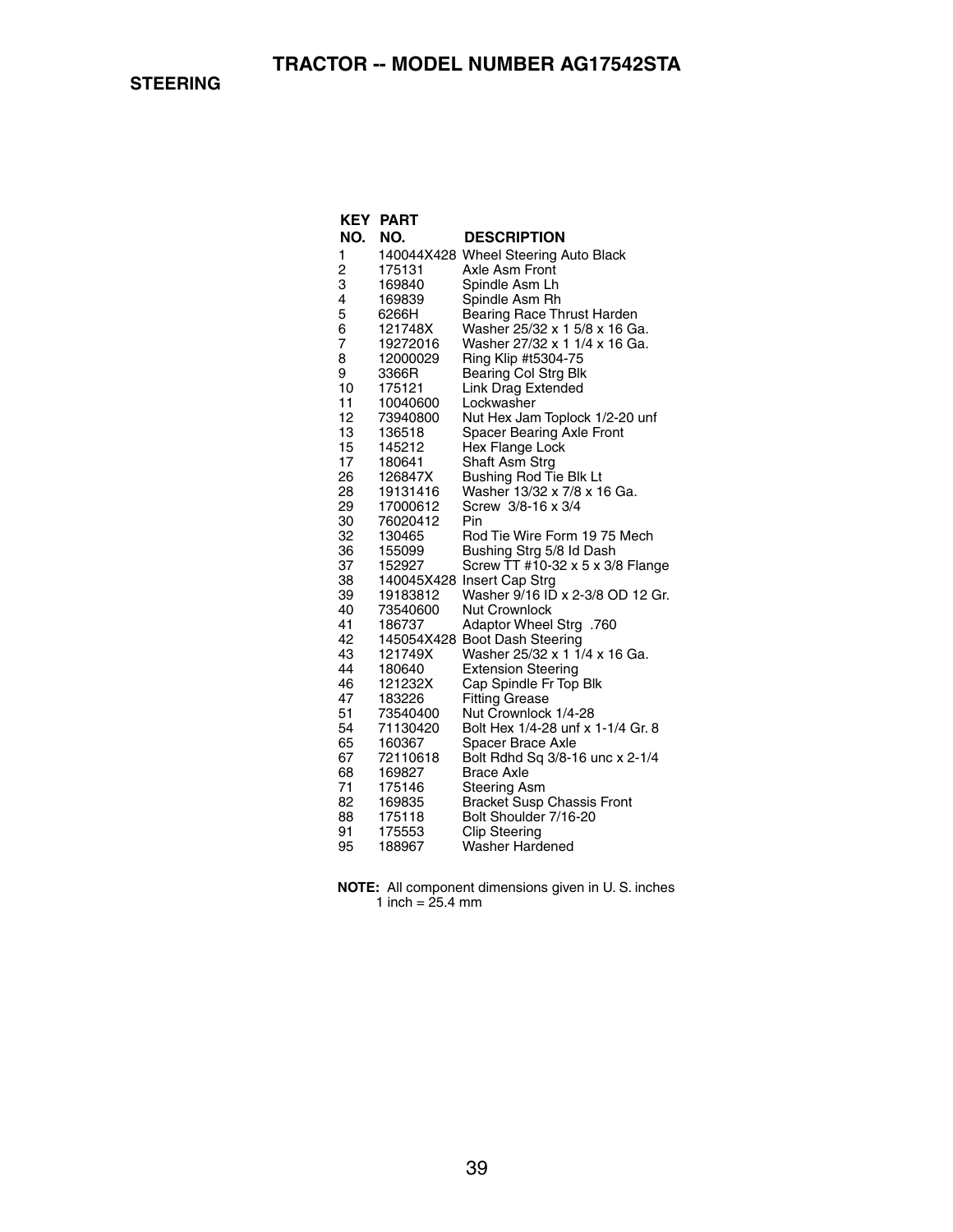### **TRACTOR -- MODEL NUMBER AG17542STA**



| <b>PART</b><br><b>KEY</b> |                                        |
|---------------------------|----------------------------------------|
| NO.                       | <b>DESCRIPTION</b>                     |
| 170551                    | Control Throttle / Choke Flag          |
| 17720408                  | Screw Hex Thd Cut 1/4-20 x 1/2         |
|                           | Engine Briggs Model 31C707             |
|                           | (Order Parts From Engine Manu-         |
|                           | facturer)                              |
| 137352                    | Muffler Exhaust B&S Lt                 |
| 165291                    | Gasket 1 313 Id Tin Plated             |
| 148456                    | <b>Tube Drain Oil Easy</b>             |
| 169837                    | Shield Browning/Debris Guard           |
| 137180                    | <b>Arrestor Spark</b>                  |
| 184900                    | Tank Fuel 1 25 Fr                      |
| 140527                    | Cap Asm Fuel W/sym Vented              |
|                           | Clamp Hose Blk                         |
|                           | Line Fuel 20"                          |
|                           | Plug Drain Oil Easy                    |
|                           | Bushing Snap Nyl Blk Fuel Line         |
|                           |                                        |
|                           | 123487X<br>137040<br>181654<br>124028X |

#### **KEY PART NO. NO. DESCRIPTION** 44 17670412 Screw Hexwsh Thdrol 1/4-20 x 3/4 45 17000612 Screw Hex Wsh Thdrol 3/8-16 46 19091416 Washer 9/32 X 7/8 X 16 Ga. 72 183906 Screw Socket Head 5/16-18 x 1 78 17060620 Screw Thdrol 3/8-16 x 1-1/4 Nut Keps Hex 1/4-20 unc

**NOTE:** All component dimensions given in U.S. inches 1 inch =  $25.4$  mm

For engine service and replacement parts, call the toll free number for your engine manufacturer listed below:

| Briggs & Stratton | 1-800-233-3723 |
|-------------------|----------------|
| Kohler Co.        | 1-800-544-2444 |
| Tecumseh Products | 1-800-558-5402 |
| Honda Engines     | 1-800-426-7701 |
| Kawasaki          | 1-800-460-5688 |
|                   |                |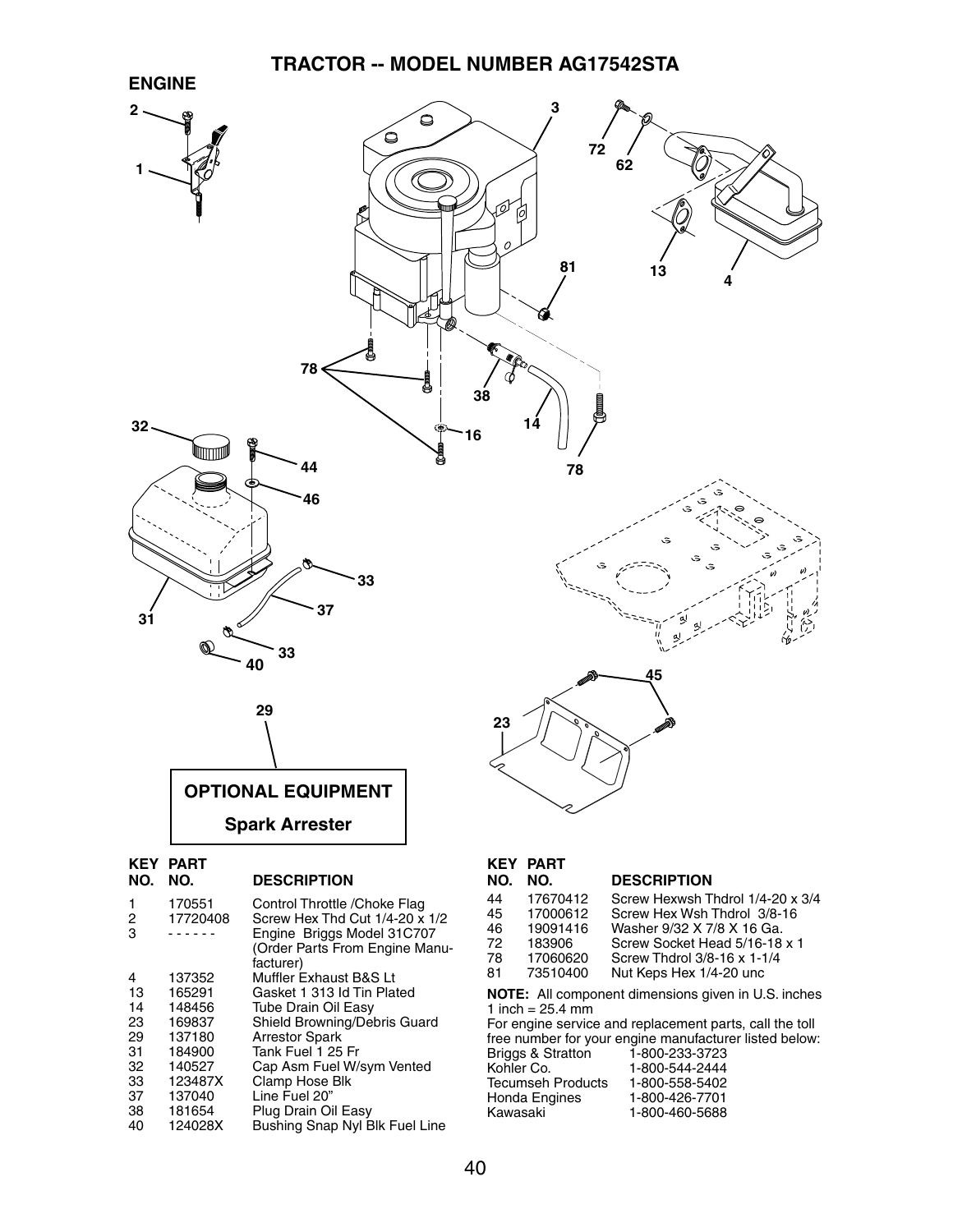

| KEY | <b>PART</b> |                                    |
|-----|-------------|------------------------------------|
| NO. | NO.         | <b>DESCRIPTION</b>                 |
| 1   | 175389      | Seat                               |
| 2   | 140551      | Bracket Pnt Pivot Seat (blk)       |
| 3   | 188978      | Bolt                               |
| 4   | 189116      | Washer 13/32 x 1 x 10 Ga.          |
| 5   | 184774      | Clip Push-In Hinged                |
| 6   | 73800600    | Nut                                |
| 7   | 124181X     | Spring Seat Cprsn 2 250 Blk Zi     |
| 8   | 17000616    | Screw 3/8-16 x 1.5                 |
| 9   | 19131614    | Washer 13/32 x 1 x 14 Ga.          |
| 10  | 182493      | Pan Pnt Seat (blk)                 |
| 12  | 121246X     | <b>Bracket Pnt Mounting Switch</b> |
| 13  | 121248X     | Bushing Snap Blk Nyl 50 ld         |
| 14  | 72050412    | Bolt Bdhd Sht Nk 1/4-20 x 1-1/2    |

| Spacer Split 28 x 96 Yel Zinc<br>134300<br>15<br>Spring Cprsn 1 27 Blk Pnt<br>121250X<br>16<br>Nut Lock 1/4 Lge Flg Gr. 5 Zinc<br>123976X<br>17<br>Bolt Shoulder 5/16-18 unc Blkz-2A<br>21<br>171852<br>22<br>73800500<br>Nut<br>23<br>71110814<br><b>Bolt Hex Black</b><br>19171912<br>Washer 17/32 x 1-3/16 x 12 Ga.<br>24 | NO. | <b>KEY PART</b><br>NO. | <b>DESCRIPTION</b> |
|------------------------------------------------------------------------------------------------------------------------------------------------------------------------------------------------------------------------------------------------------------------------------------------------------------------------------|-----|------------------------|--------------------|
| 127018X<br>Bolt Shoulder 5/16-18 x 62<br>25<br>10040800<br>26<br>Lockwasher                                                                                                                                                                                                                                                  |     |                        |                    |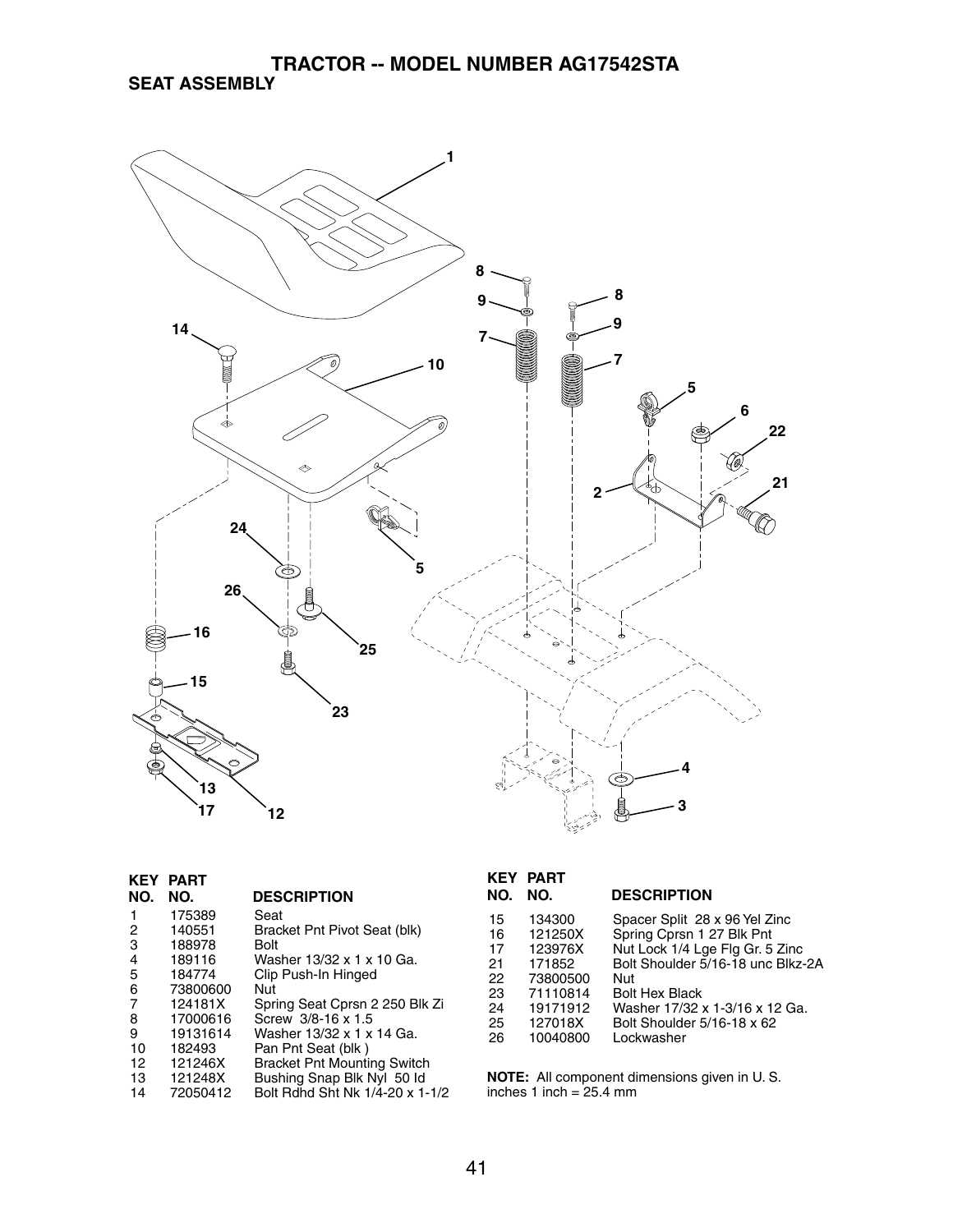**DECALS**



|                | <b>KEY PART</b> |                             |               | <b>KEY PART</b> |                                |
|----------------|-----------------|-----------------------------|---------------|-----------------|--------------------------------|
| NO.            | NO.             | <b>DESCRIPTION</b>          | NO.           | NO.             | <b>DESCRIPTION</b>             |
| -1             | 156368          | Decal Oper                  | 10            | 157141          | Decal Fender Danger E/F        |
| 3              | 189824          | Decal Hood LH               | 11            | 186232          | Decal Ins Strg Whl             |
| $\overline{4}$ | 189830          | Decal Chassis               | 14            | 160396          | Decal V-Belt Schematic         |
| 5              | 184774          | Decal HP Engine             | 16            | 189823          | Decal Hood Rh                  |
| -6             | 179128          | Decal Deck "B" 42"          | 20            | 145005          | Decal Bat Dan/Psn              |
| 7              | 188980          | Decal Side Panel            | $ -$          | 138311          | Decal Handle Lft Height Adjust |
| 8              | 170563          | Decal Warning Mult-Language | $\sim$ $\sim$ | 190593          | Manual Owner's (English)       |
| 9              | 186209          | Decal Fender Logo           | $ -$          | 190594          | Manual Owner's (Span)          |

### **WHEELS AND TIRES**



| KEY | <b>PART</b> |                                     |
|-----|-------------|-------------------------------------|
| NO. | NO.         | <b>DESCRIPTION</b>                  |
| 1   | 59192       | Cap Valve Tire                      |
| 2   | 65139       | <b>Stem Valve</b>                   |
| 3   | 106222X     | Tire F Ts 15 X 6 0 - 6 Service      |
| 4   | 59904       | Tube Front (Service Item Only)      |
| 5   |             | 106732X624 Rim Asm 6" front Service |
| 6   | 278H        | Fitting Grease (Front Wheel Only)   |
| 7   | 9040H       | Bearing Flange (Front Wheel Only)   |
| 8   |             | 106108X624 Rim Asm 8" rear Service  |
| 9   | 106268X     | Tire R Ts 18x9.5-8 Service          |
| 10  | 7152J       | Tube Rear (Service Item Only)       |
| 11  |             | 104757X428 Cap Axle 1 50 X 1 00     |
|     | 144334      | Sealant, Tire (10 oz. Tube)         |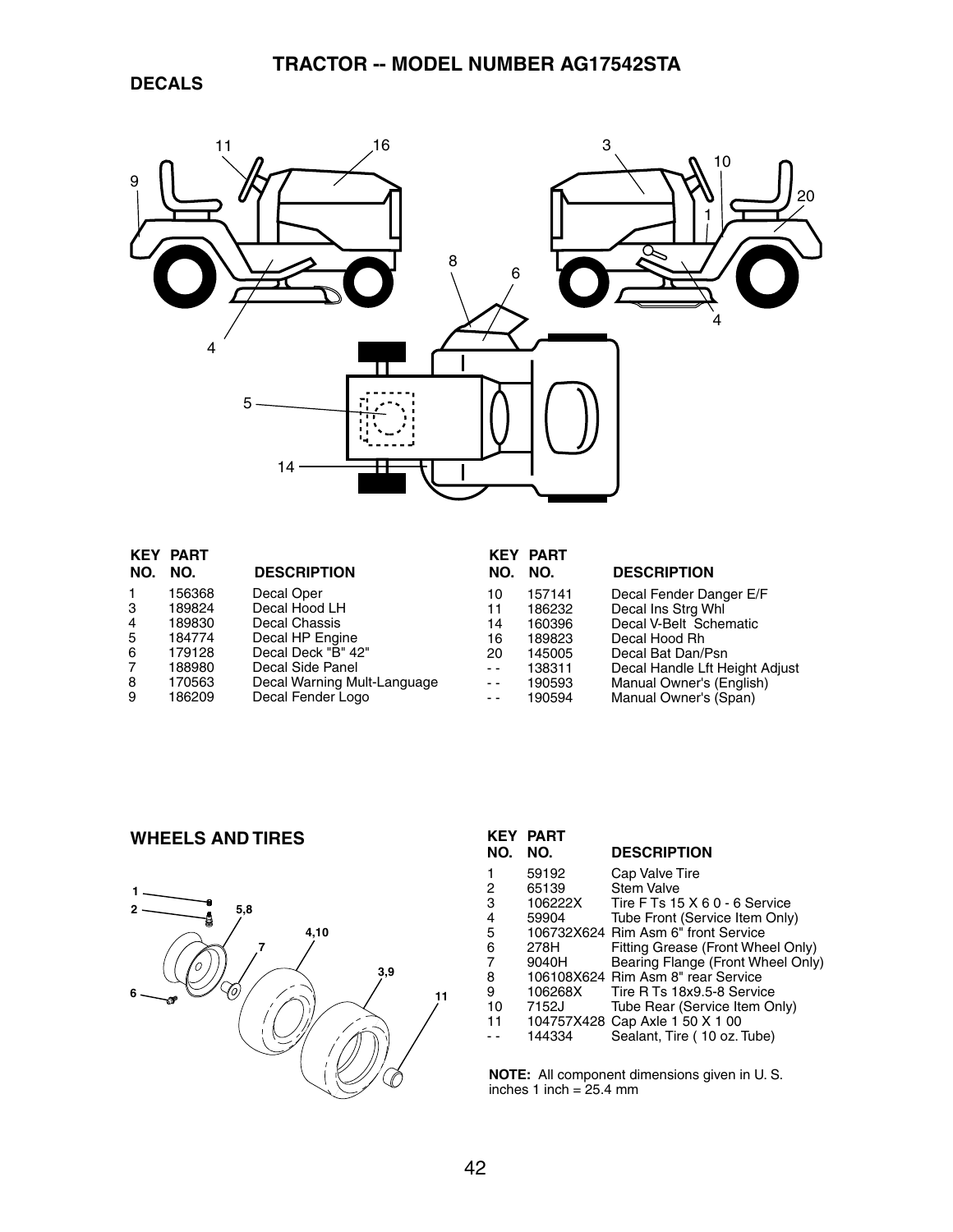

| <b>KEY</b> | PART     |                               |
|------------|----------|-------------------------------|
| NO.        | NO.      | <b>DESCRIPTION</b>            |
| 1          | 159461   | Wire Asm Inner/Sprg w/Plunger |
| 2          | 159476   | Shaft Asm Lift                |
| 3          | 178981   | Pin Groove                    |
| 4          | 12000002 | E Ring #5133-62               |
| 5          | 19211621 | Washer 21/32 x 1 x 21 Ga.     |
| 6          | 120183X  | Bearing Nylon                 |
| 7          | 109413X  | <b>Grip Handle</b>            |
| 8          | 124526X  | <b>Button Plunger</b>         |
| 11         | 139865   | Link Lift Lh                  |
| 12         | 139866   | Link Lift Rh                  |
| 13         | 4939M    | <b>Retainer Spring</b>        |

| NO. | <b>KEY PART</b><br>NO. | <b>DESCRIPTION</b>        |
|-----|------------------------|---------------------------|
|     |                        |                           |
| 15  | 173288                 | Link Front                |
| 16  | 73350800               | Nut Jam Hex 1/2-13 unc    |
| 17  | 175689                 | <b>Trunnion Blk Zinc</b>  |
| 18  | 73800800               | Nut Lock w/Wsh 1/2-13 unc |
| 19  | 139868                 | Arm Suspension Rear       |
| 20  | 163552                 | <b>Retainer Spring</b>    |
| 31  | 169865                 | Bearing Pvt Lift          |
| 32  | 73540600               | Nut Crownlock 3/8-24      |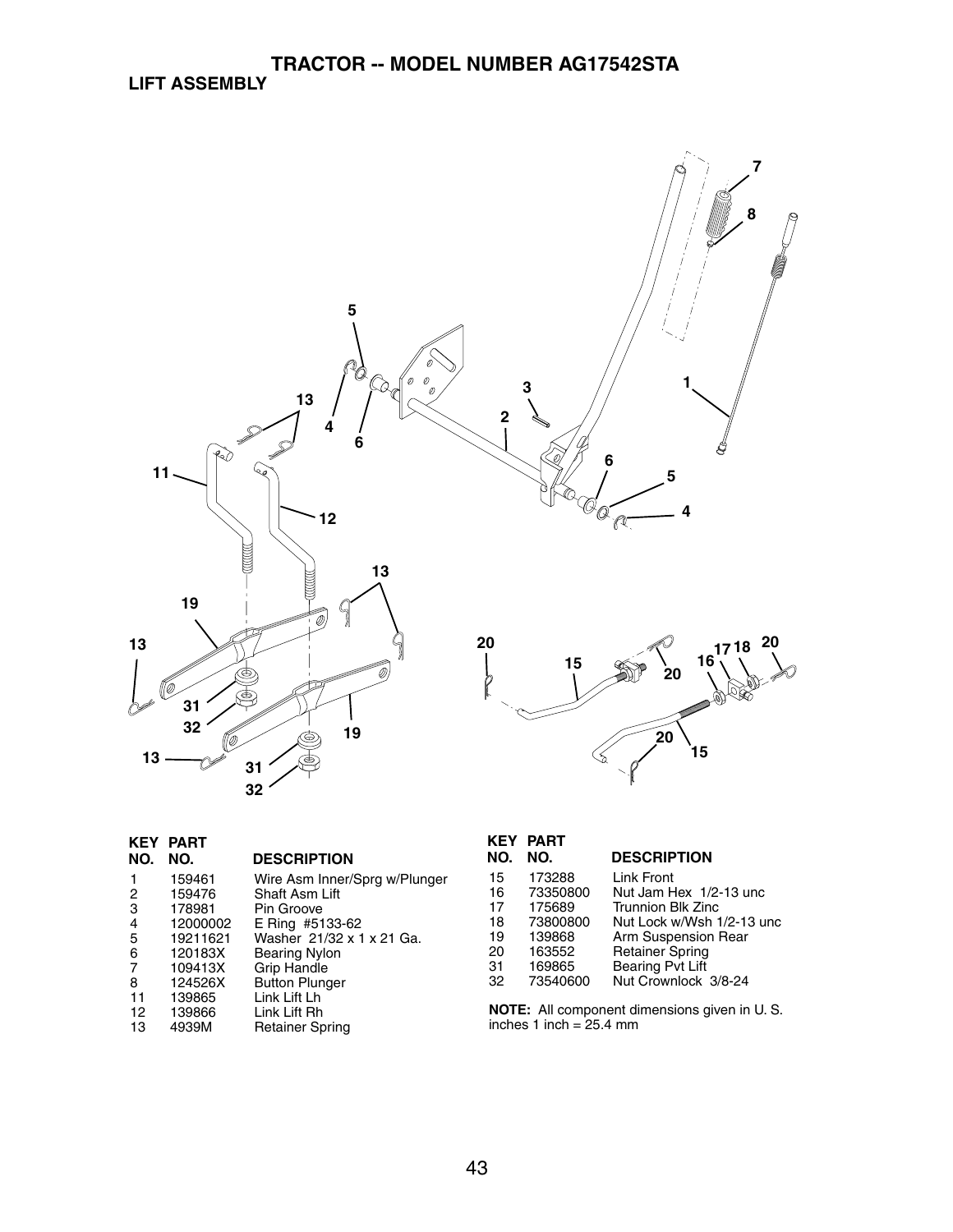**MOWER DECK**